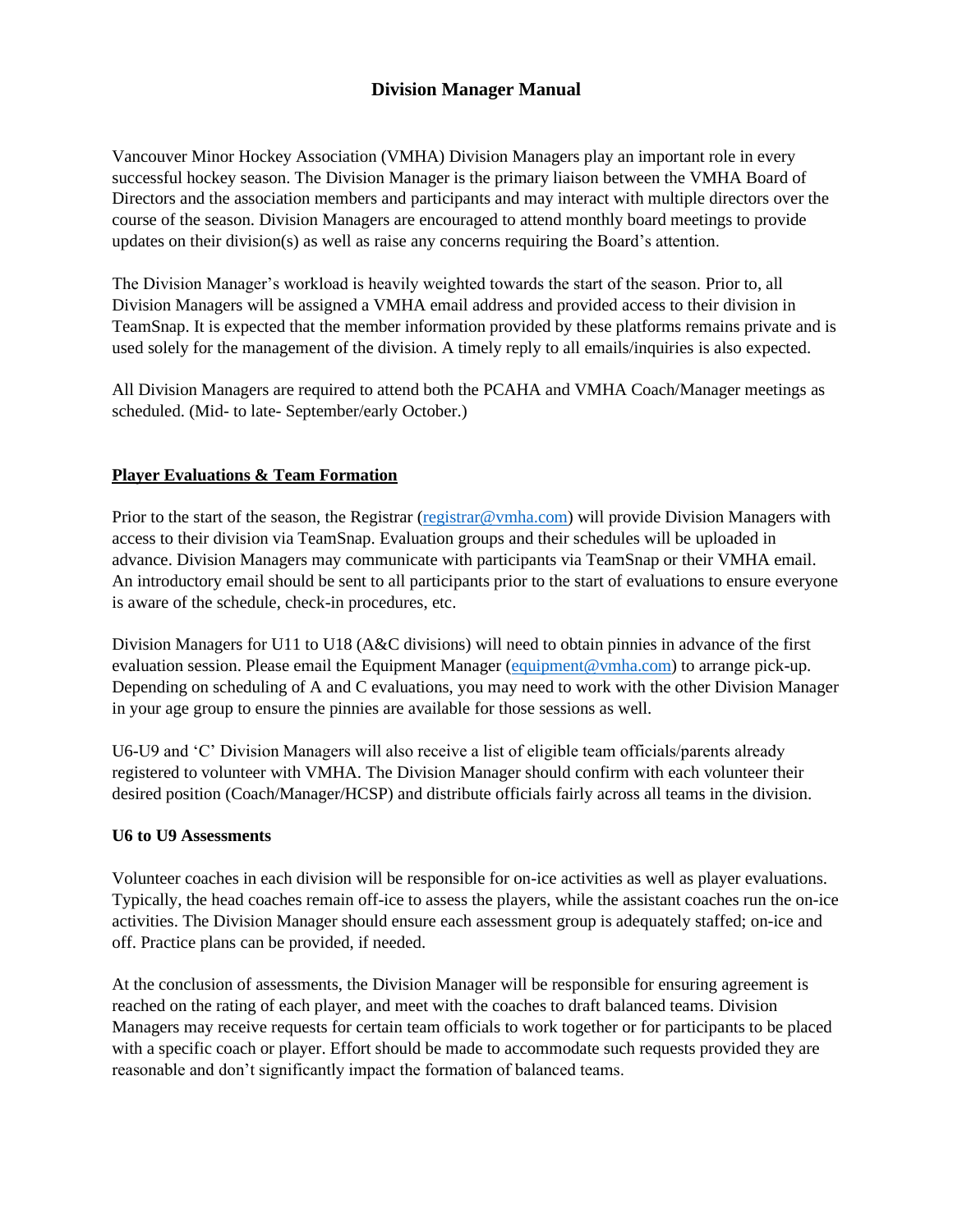# **'C' Assessments & Draft Playing Groups**

Each player will need to be uniquely identified for assessment (by numbered/coloured pinnie) both on the ice and in the chosen evaluation software (currently TeamGenius).

Volunteer coaches in each division will be responsible on-ice activities as well as player evaluations. Typically, the head coaches remain off-ice to assess the players, while the assistant coaches run the on-ice activities. The Division Manager should ensure each assessment group is adequately staffed; on-ice and off. Practice plans can be provided, if needed.

Players will be assessed on a variety of skills and their cumulative rating will be used to create the initial playing groups for the division. At the conclusion of assessments, the Division Manager will be responsible for ensuring agreement is reached on the rating of each player.

Division Managers may meet with coaches to draft the preliminary playing groups or may choose to create the groups themselves. When created by the Division Manager, playing groups should be reviewed/fine-tuned with the coaches in advance of the first balancing game. Division Managers may receive requests for certain team officials to work together or for participants to be placed with a specific coach or player. Effort should be made to accommodate such requests provided they are reasonable and don't significantly impact the formation of balanced teams. Goaltenders should not be formally assigned to teams until the end of the balancing games.

### **'A' Assessments (U11 and up)**

Please refer to the VMHA 'Rep' Hockey Policy for detailed information on the 'A' assessment process.

Division Managers will be responsible for overseeing organization of the assessments including player check-in, distribution/collections of pinnies, and notification of playing group placement and/or release to 'C' hockey at the conclusion of Phase One.

Once participants have been assigned to a playing group (A1, A2, etc.) the Division Manager is responsible for setting up the required exhibition games for each group. Division Managers must be present when players are released from each team in the division and should assist with email introductions to the new playing group (A or C).

'A' Division Managers should only take on a division in which their child does not participate. Where this is not possible, the Division Manager should excuse themselves from the 'A' assessment group in which their child is involved.

# **Balancing (U8, U9 and 'C') & Exhibition Games ('A')**

The Division Manager is responsible for the scheduling of balancing/exhibition games based on ice times requested from/provided by the Ice Allocator.

Contact the Equipment Manager [\(equipment@vmha.com\)](mailto:equipment@vmha.com) to obtain jerseys for the teams in your division. Division Managers are encouraged to enlist a parent volunteer to assist with jersey distribution and collection over the course of the balancing/exhibition games. It is strongly recommended that jerseys are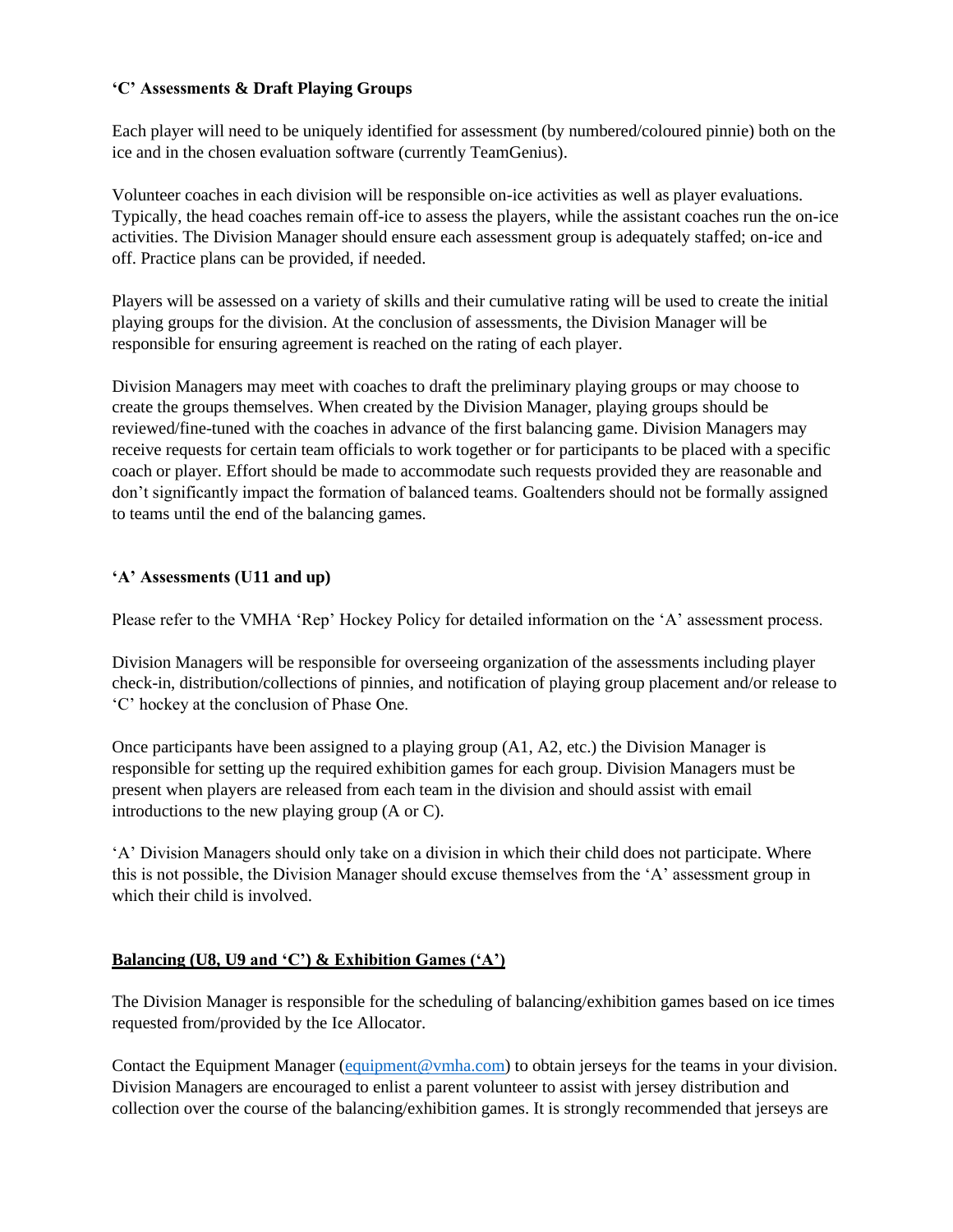distributed and collected at EACH game to ensure none are lost as players are released or moved between playing groups.

**In 'A' hockey**, initial exhibition games should be scheduled in accordance with the VMHA 'Rep' Hockey Policy to ensure all players have equal opportunity to be evaluated. Additional games may be scheduled as opportunity presents or upon the coach's request. For all home games, Division Managers are responsible for obtaining game numbers from the PCAHA League Manager, requesting officials, and arranging for score- and timekeepers and payment of officials. Additional information on these tasks can be found in here:

### Manager's Manual – [Vancouver Minor Hockey Association \(vmha.com\)](https://www.vmha.com/managers-manual/)

**In 'C' hockey**, balancing games should be scheduled such that each team plays every other team at least once. Game numbers may be required for in-house balancing games; please confirm with the appropriate PCAHA League Manager at time of scheduling. The Division Manager will need to request officials for each game [\(refassignor@vmha.com](mailto:refassignor@vmha.com)). The Division Manager should be present at each balancing game to record their observations, arrange score- and timekeepers and ensure the officials are paid.

# **Finalizing Teams**

# **U6-U9 and 'C' Balancing Report**

At the conclusion of balancing games, the Division Manager will meet with the coaches to discuss any adjustments required, facilitate any final trades and assign goaltenders. The Division Manager will then forward the final team rosters to the Registrar who will ensure all players and team officials are properly assigned in TeamSnap and HCR. The Division Manager should also forward the names and contact information (email address) for the Head Coach and Manager of each team to the appropriate PCAHA League Manager.

The Division Manager will write a balancing report, outlining the outcome of each game, identifying strengths and weaknesses of each team, and explaining any player movement between teams. It is imperative that every effort is made to create balanced teams and that the balancing report accurately reflects those efforts. Should there be a significant disparity between teams, PCAHA can require rebalancing as late as December 1<sup>st</sup>. The balancing report should be provided to the appropriate PCAHA League Manager, as well as the VMHA President and Coach Coordinator, before the start of league play.

#### **'A' teams**

As teams are formed, the Division Manager's help may be required to identify/secure volunteers for any roles (manager, treasurer, HCSP) not yet filled. The Division Manager may hand over day-to-day operation of the team as soon as these officials are in place. In younger divisions, this may take more time as parents may be new to 'A' hockey and unaware of the duties of and qualifications required for each position.

As teams are finalized, the Division Manager will forward the rosters to the Registrar who will ensure all players and team officials are properly assigned in TeamSnap and HCR. The Division Manager should also forward the names and contact information (email address) for the Head Coach and Manager of each team to the appropriate PCAHA League Manager.